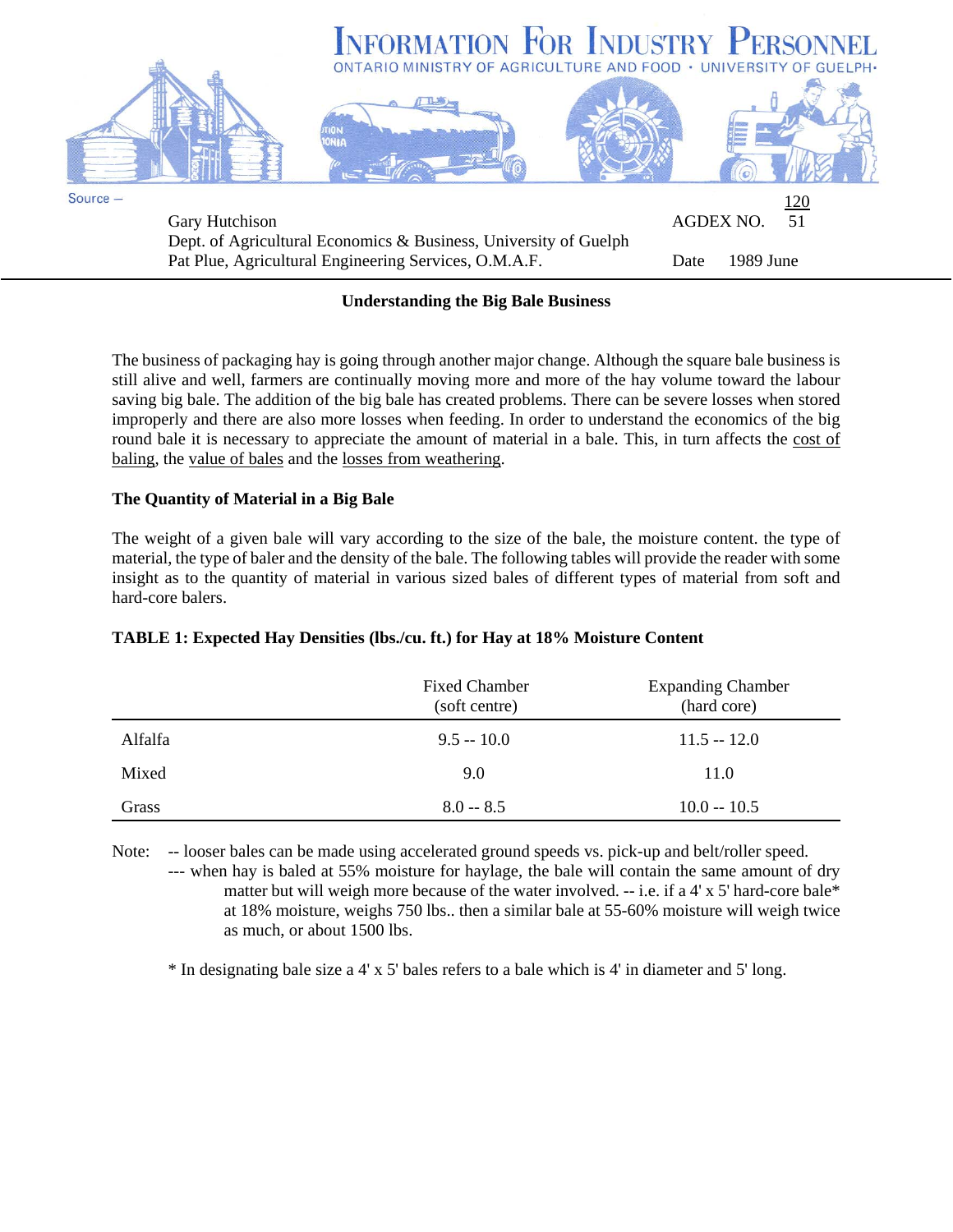## **TABLE 2: Bale Volumes (cubic feet)**

|                                  | bale length |       |       |       |
|----------------------------------|-------------|-------|-------|-------|
|                                  | 36"         | 48"   | 60"   | 72"   |
| <b>Bale Diameter</b><br>(inches) |             |       |       |       |
| 36                               | 21.2        | 28.3  | 35.3  | 42.4  |
| 48                               | 37.7        | 50.3  | 62.8  | 75.4  |
| 60                               | 58.9        | 78.5  | 98.2  | 117.8 |
| 72                               | 84.8        | 113.1 | 141.4 | 169.6 |

Note: – The tables are given in imperial measures to correspond to the marketing of balers in North America.

# **How To Use These Tables**

Table 1 is an estimate of the number of pounds of material in a soft-core versus a hard-core baler for given types of material. For example, a hard-core bale of mixed alfalfa - grass hay will have approximately 11 pounds for each cubic foot of volume.

Table 2 provides the cubic feet in bales of different diameters and lengths. A 5 x 5 (foot) bale will contain 98.2 cubic feet of volume. When the volume is combined with the density table, an estimate of the weight of the bale can be made.

#### **Examples:**

- a 5 x 5 hard-core bale of mixed hay will weigh 98.2 x  $11 = 1080$  pounds.

- a 5 x 4 hard-core bale of mixed hay will weigh 78.5 x  $11 = 864$  pounds or 80% of the 5 x 5 bale.

- a 6 x 4 hard-core bale of grass hay will weigh 113.1 x 10.5 1188 pounds.

Note: Where possible, a weigh scale is always the preferred method of determining average bale weight.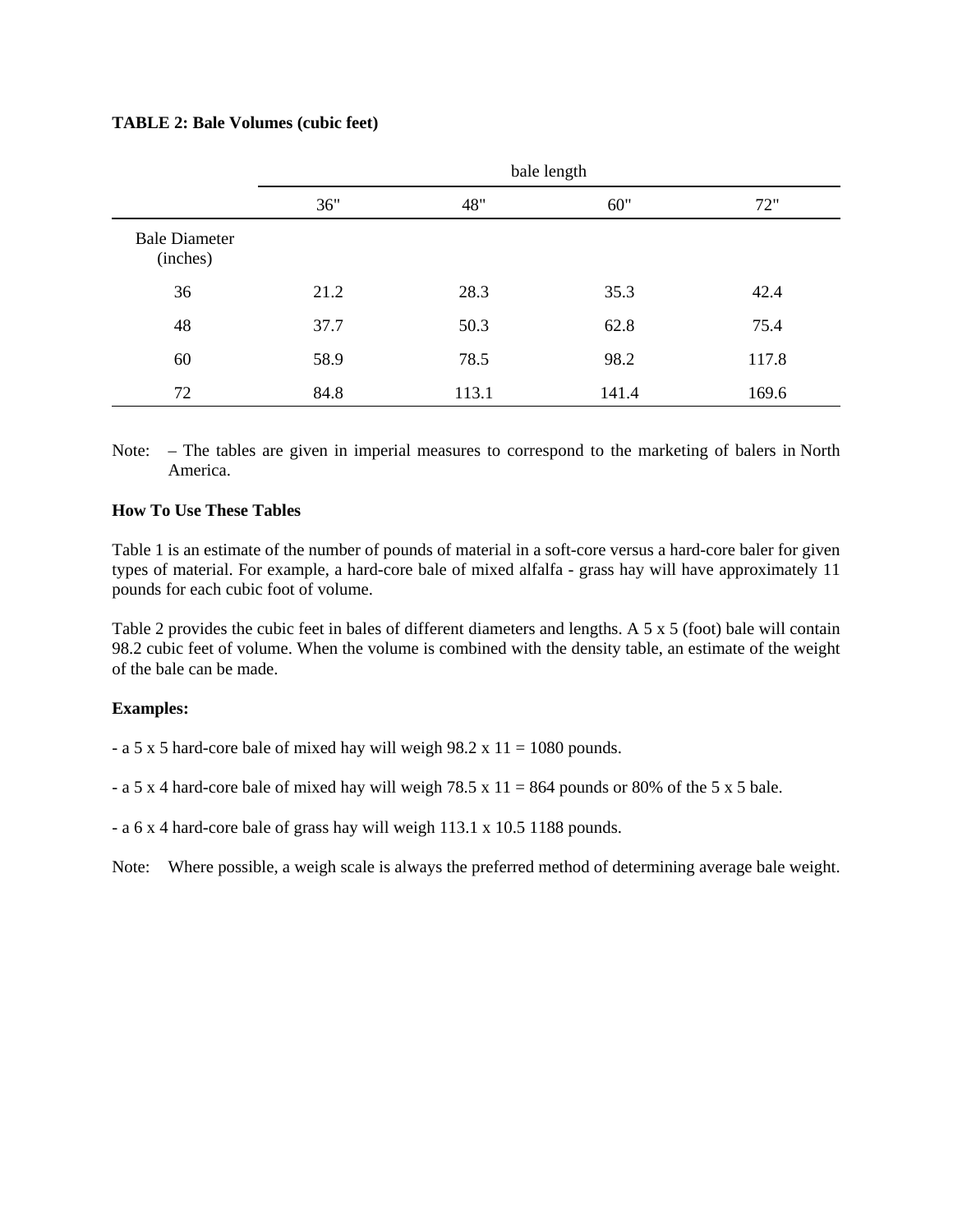The following summary is a quick reference on the relative weights of bales assuming the various bale sizes all come from the same baler, with identical density, the same moisture content and the same type of material.

| Diameter (feet $&$ inches) | <b>Relative Quantities</b> |  |
|----------------------------|----------------------------|--|
| 6.0                        | 100                        |  |
| 5.6                        | 84                         |  |
| 5.0                        | 70                         |  |
| 4.5                        | 56                         |  |
| 4.0                        | 45                         |  |
| 3.5                        | 34                         |  |
| 3.0                        | 25                         |  |

#### **TABLE 3: Relative Quantity of Hay in Varying Diameter Bales**

Interpretation: At the extremes a six-foot bale has four times as much material as a 3-foot bale of equal length. Likewise a six-foot bale has 2.25 times as much material as a 4 footer (100/45) and 1.43 times the material of a 5-foot bale (100/70). A five-foot bale on the other hand has 1.56 times as much material as a four-footer (70/45) and 25% more than a 4-1/2 foot bale.

#### **How to Use These Tables**

These tables can be used to estimate the value of hay and the cost of baling. For example, if hay is selling for \$65 per tonne and the bale weight is estimated at 800 lbs., the bale is worth \$65 x  $800/2,200 = $23.60$  all other things being equal. Likewise, if a six-foot diameter bale is selling for \$25. a five-foot bale of identical hay from the same baler is only worth 25 x  $.7 = $17.50$ . (0.7 comes from 70% value from Table 3) On the other hand, a six-foot diameter bale of 48 inches in length has basically the same amount of material as a five-foot bale six feet long (113.1 vs. 117.8 in Table 2). At least one of the more popular balers has a chamber of 46 inches in width not 48 inches. These tables can still be used to estimate the volume, weight and ultimately the value of bales from chambers other than those set out above. For example, a baler with a 46 inch chamber would have roughly 96% of the material of a 48 inch (46/48 x 100%) chamber all other things being equal. Likewise, if a 5 x 5 bale was selling for \$25, a 60 x 46 inch bale would be worth \$25 x 46/60  $= $19.17.$ 

#### **Baling Costs**

Both farmers and custom operators should be aware of the differences in baling costs relative to the quantity of material. The baling costs vary more with the number of bales produced per hour than the amount of material baled. There are many reasons for this. For example, the binding on a 6-foot diameter bale is only twice the binding of a 3-foot bale and yet the quantity baled is 4 times. A five-foot bale has 83% as much binding as a 6-foot bale but only 70% as much material. Likewise, a four-foot bale has 67% as much binding but only 45% as much material as a 6-foot bale.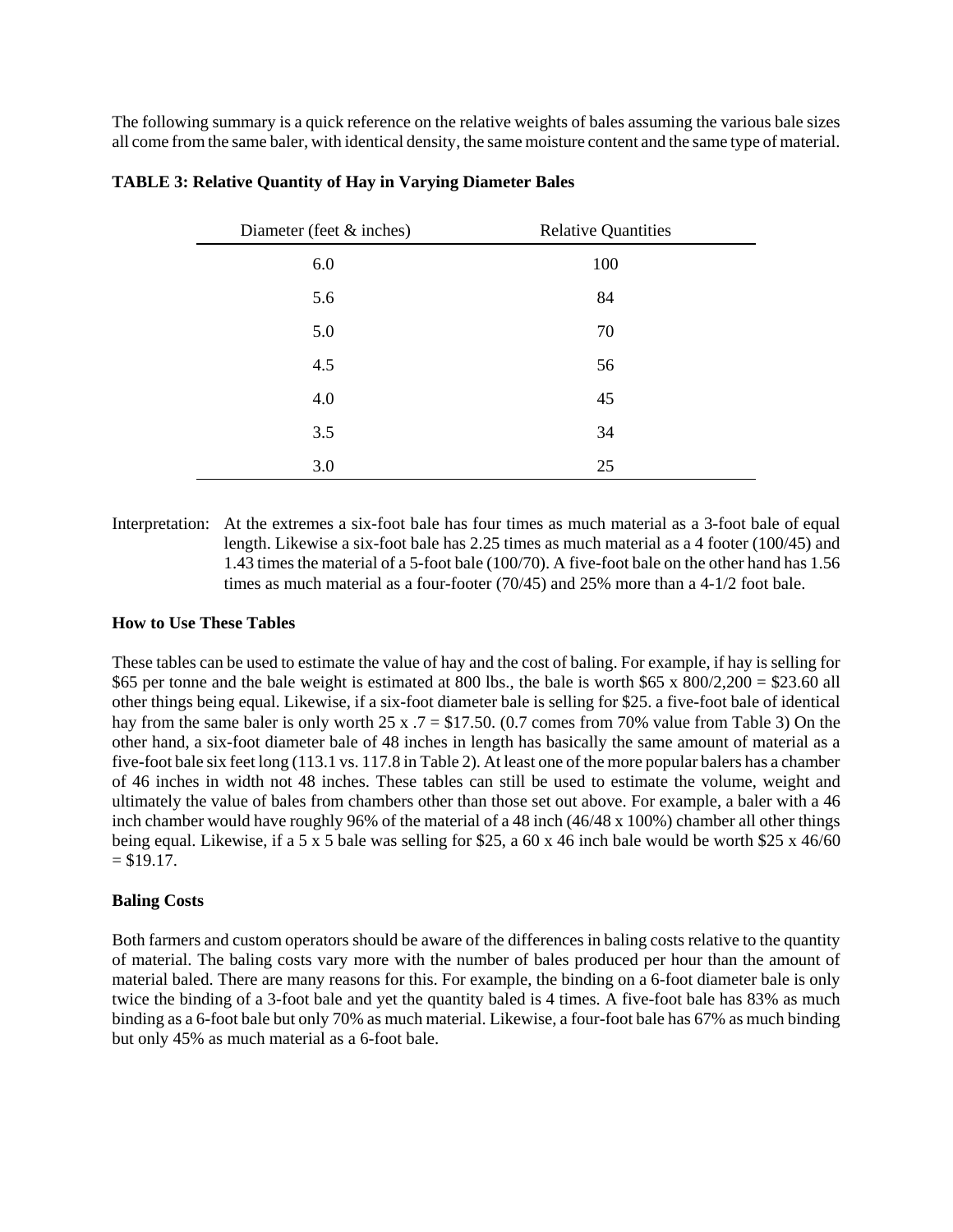| Bale<br>Diameter | Circumference<br>$(\pi \times$ diameter) | Circumference Ratio |      | <b>Quantity Ratio</b> |      |      |      |
|------------------|------------------------------------------|---------------------|------|-----------------------|------|------|------|
| (feet)           | (feet)                                   | 3'                  | 4'   | 5'                    | 3'   | 4'   | 5'   |
| 3                | 9.42                                     | 1.00                |      |                       | 1.00 |      |      |
| $\overline{4}$   | 12.56                                    | 1.33                | 1.00 |                       | 1.80 | 1.00 |      |
| 5                | 15.70                                    | 1.66                | 1.25 | 1.00                  | 2.78 | 1.56 | 1.00 |
| 6                | 18.84                                    | 2.00                | 1.50 | 1.20                  | 4.00 | 2.25 | 1.44 |

# **TABLE 4: Amount of Binding Relative to the Size of Bale**

The binding costs per tonne of material are not very significant if only plastic twine is being used. However, an airtight package (i.e. for big bale haylage.)on one six foot bale would be much more economical than the same package on 4 3-foot bales. Similarly, the use of nylon mesh will be much more cost effective for the bigger bales.

The stopping and clutching is basically the same regardless of the size of bale. In other words whether one 6-foot or one 3-foot bale is made wear on the tractor and operator is about the same. Therefore, it obviously costs more to bale a small bale relative to a big bale. For example, if a farmer is justified in paying a custom rate of six dollars for a five-foot bale he/she is justified in paying  $113.1/78.5 \times $6 = 1.44 \times $6 = $8.64$  for a six-foot bale from a 48 inch bale chamber based on the quantity of material baled.

The number of bales produced per hour certainly affects the costs per bale. Equipment and operator must equate time and money. An operator baling 2 bales per hour at \$6 per bale has more gross income per hour to work with than baling a light crop at 6 bales per hour. Based on the assumption that the binding costs 60 cents per bale and the extra clutching is 20 cents per bale, the returns to tractor, baler, and operator, over and above materials and the extra machinery wear at 12 bales per hour are  $12 \text{ X } $6 - 12 \text{ x } $.80 = 72.00 - 9.60 = 12 \text{ X } $6 - 12 \text{ X } $6 - 12 \text{ X } $6 - 12 \text{ X } $6 - 12 \text{ X } $6 - 12 \text{ X } $6 - 12 \text{ X } $6 - 12 \text{ X } $6 - 12 \text{ X } $6 - 12 \text{ X } $6 - 12 \$ \$62.40. If only half as many bales can be baled each hour from a light crop, the return to labour and machinery is only 6 x  $$6 - 6 x $.80 = $36.00 - $4.80 = $31.20$  or obviously one half the rate with a heavier crop. Either too much is being charged for the heavy crop or not enough is being charged for the lighter crop. If the operator required \$62.40 for the machinery and the operator, the light crop per bale cost would have to be  $$62.40/6 + .80 = 10.40 + .80 = $11.20$  each. On the other hand, if an operator is satisfied with \$31.20 return, the heavier crop should cost  $$31.20/12 + $.80$  per bale equal  $$2.60 + .80 = $3.40$  per bale. Neither figure will be satisfactory to the operator and the customer.

Suppose the return to the operator and his tractor and baler should be \$50.00 per. hour plus the binding and extra clutching cost of each bale. Twelve bales per hour should cost  $$50-00/12 = $4.17 + $.80 = $4.97$  or \$5 per bale. The lighter crop would cost  $$50/6 = 8.33 + $.80 = $9.13$  or roughly \$9 per bale. Competition may not allow an operator to charge \$9 per bale. However, the operator would be better off to pass on the baling than to offer his services at less than cost. The decision will be based on the operator's opportunity costs on his/her labour and machinery.